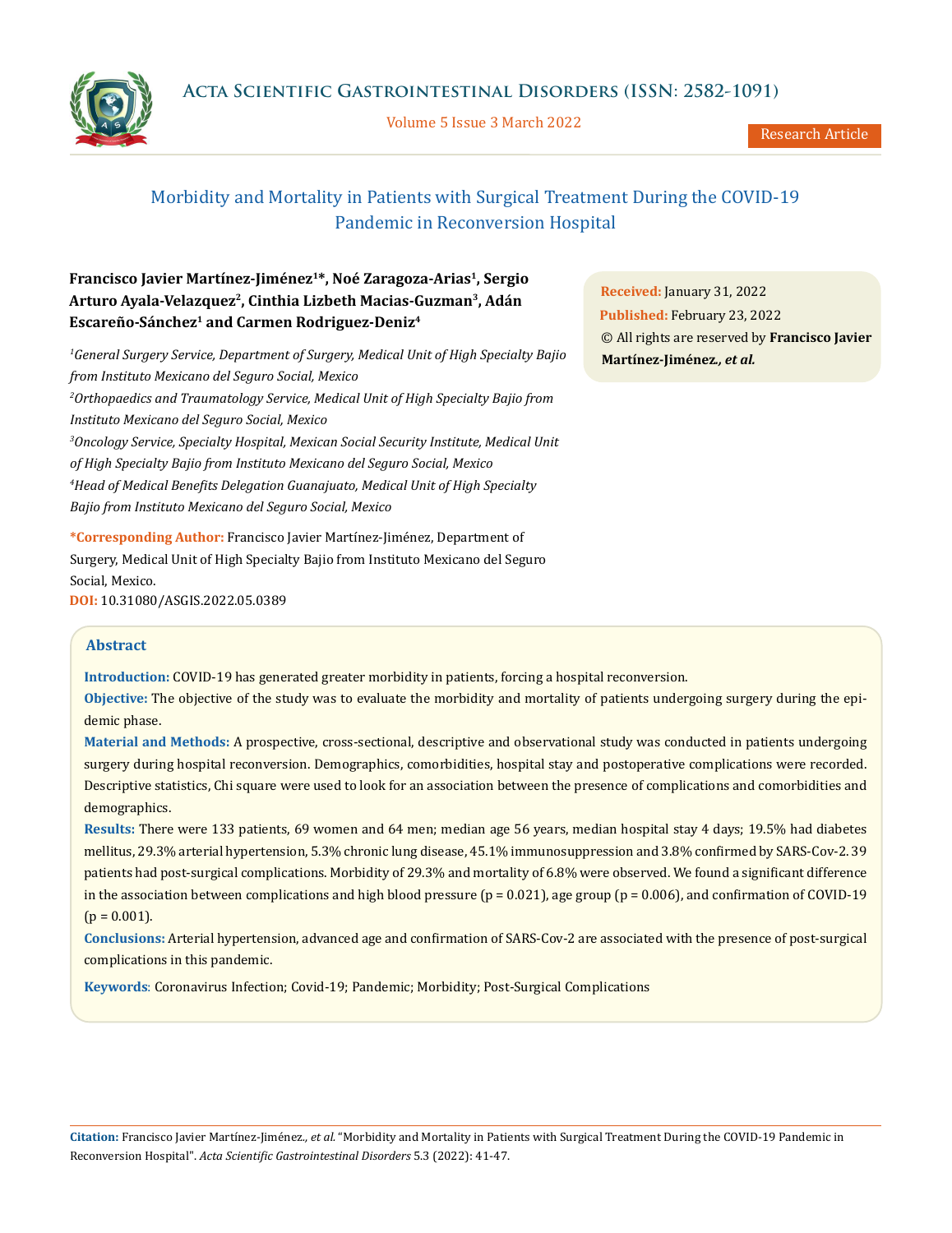#### **Introduction**

At the end of 2019, in Wuhan, China, an outbreak of pneumonia caused by a new viral agent called severe acute respiratory syndrome coronavirus *2* (SARS-Cov-2) was reported, the contagion of this disease grew exponentially and was declared a pandemic by the World Health Organization on March 11, 2020 [1,2]. In Mexico, despite establishing extraordinary sanitary measures, on April 21, 2020, 9501 confirmed cases of coronavirus disease (COVID-19) and 857 deaths were reported, so the government officially declared a national emergency and the epidemic phase (phase 3) of the pandemic began.

Throughout this pandemic, different strategies have been carried out focused on preoperative evaluation, perioperative management and even for remote postoperative surveillance, in addition, considering the impact that will be presented by the delay and deferral of elective surgery, some guidelines have also been recommended for the return of this, always contemplating the protection of health personnel and the adaptation of hospital infrastructure for the management of patients with suspected or confirmed CO-VID-19 [3-5].

In the health services, the hospital reconversion plan was activated, which aimed to prepare medical units for the reception and care of patients with respiratory symptoms. Within the plan, it was decided to suspend outpatient consultation and elective surgery to reduce the risk of contagion and obtain a greater number of available beds, making adaptations, improvisations and innovations to achieve this [6-8].

There are reports that highlight a greater morbidity in patients undergoing surgery during the COVID-19 pandemic  $[9,10]$ ; In addition, the presence of the virus has been detected in various fluids and tissues during abdominal surgery  $[11,12]$ , although as it is a new disease, the real impact of these situations is still unknown.

The objective of this study was to evaluate the morbidity and mortality of patients undergoing surgery during the epidemic phase of the pandemic in a reconversion hospital.

## **Material and Methods**

A prospective, cross-sectional, descriptive and observational study was conducted in patients undergoing surgery during hospital reconversion in the epidemic phase of the COVID-19 pandemic at the Specialty Hospital no. 1 Bajío of the Mexican Institute of Social Security (IMSS) in the city of León, Guanajuato, Mexico.

Patient data were recorded for a period of 3 months from April 21, 2020, the official date of the start of the epidemic phase of the pandemic. A non-probabilistic sampling of consecutive cases was carried out and all patients over 17 years of age undergoing surgical, urgent or elective treatment by the general surgery, oncology and orthopedic services at the Specialty Hospital no. 1 Bajío of the IMSS during phase 3 of the pandemic were included. Demographic data were collected including gender and age, the presence or absence of comorbidities (diabetes, systemic arterial hypertension, chronic lung disease and immunosuppression), clinical diagnosis, surgical treatment instituted, days of hospital stay, suspicion or confirmation of SARS-Cov-2 infection and the type of postoperative complication according to the Clavien-Dindo classification [13,14].

The study was submitted for review by the Local Health Research Committee and the Research Ethics Committee of the hospital unit and approved with the institutional registration R-2020- 1001-061. The data collected was kept under strict confidentiality and privacy.

Statistical analysis was performed using IBM SPSS<sup>®</sup> software. Descriptive statistics were used to determine the distribution of the variables. The Quantitative Variables were applied the Kolmogorov-Smirnoff normality test, observing a free distribution so they are reported as median and range. Categorical variables are reported as frequencies and percentages. Chi square test was used to look for association between the presence of complications with gender, comorbidities and treating service, we also sought association between complications and age groups (under 65 years and age equal to or greater than 65 years) and the presence of complications with confirmation or suspicion of SARS-Cov-2 infection, considering statistically significant a value of  $p = < 0.05$ .

#### **Results**

During the official period of phase 3 of the pandemic, 133 patients underwent surgical management were registered; 69 women (51.9%) and 64 men (48.1%); with a median age of 56 years (range 18-92); 48 patients (36.1%) treated for general surgery, 30 patients (22.6%) for orthopedics and 55 (41.4%) for oncology; in

**Citation:** Francisco Javier Martínez-Jiménez*., et al.* "Morbidity and Mortality in Patients with Surgical Treatment During the COVID-19 Pandemic in Reconversion Hospital". *Acta Scientific Gastrointestinal Disorders* 5.3 (2022): 41-47.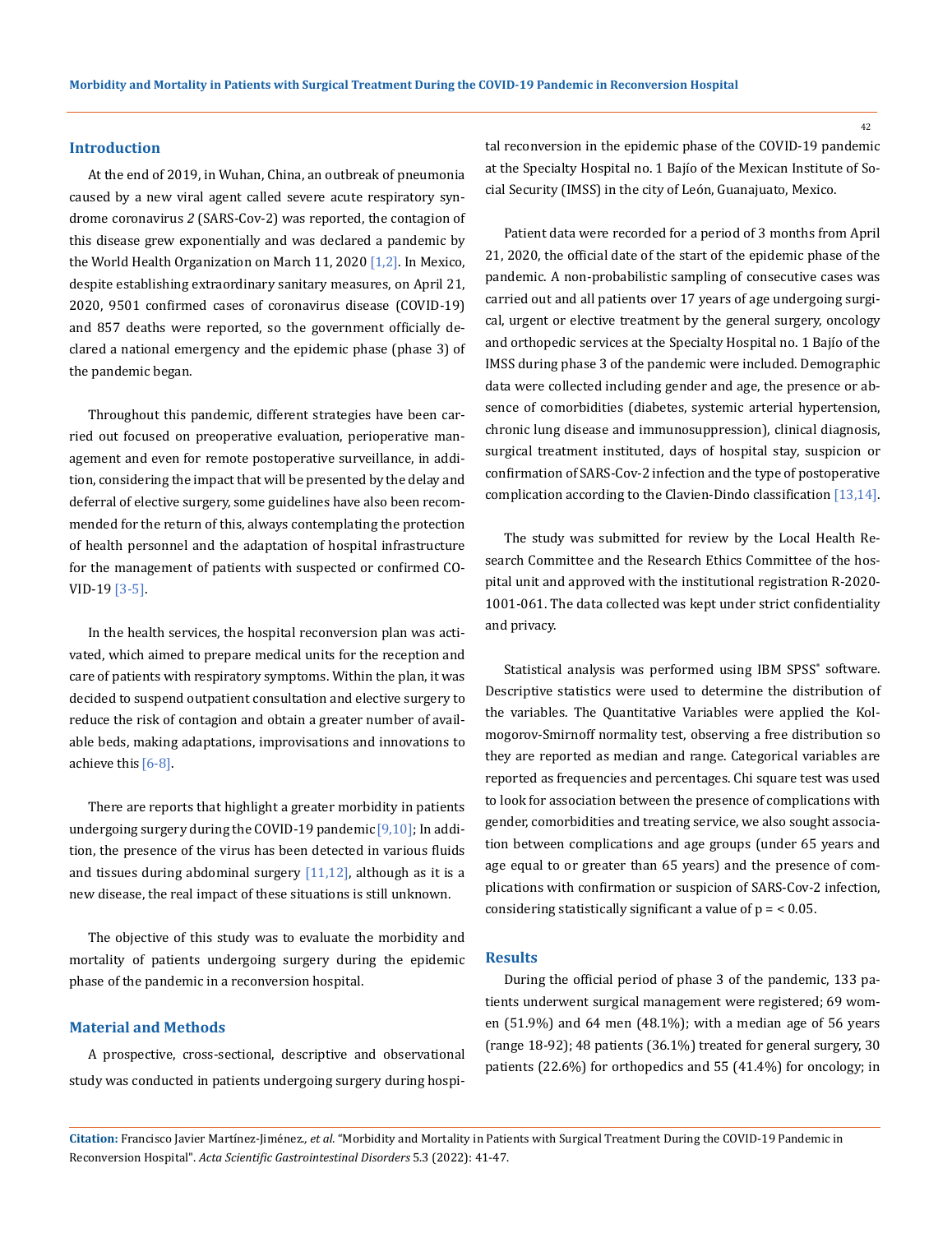relation to comorbidities, 26 patients (19.5%) had a diagnosis of diabetes mellitus, 39 patients (29.3%) with systemic arterial hypertension, 7 patients (5.3 %) with chronic lung disease and 60 patients (45.1%) with some immunosuppression condition; 12 patients (9%) were confirmed with SARS-Cov-2 infection; a median hospital stay of 4 days (range 1-28) was recorded (Table 1). The post-surgical complications presented according to the Clavien-Dindo scale [15] were: one patient (0.8%) grade 1, 12 patients (9%) grade 2, 4 patients (3%) grade<sup>3b</sup>, 7 patients (5.3%) grade<sup>4a</sup>, 6 patients (4.5%) grade 4b and, 9 patients (6.8%) grade 5; representing a morbidity of 29.3% and a mortality of 6.8% (Table 2).

|                                   | <b>Medium (Me)</b> | Rank           |  |  |  |  |
|-----------------------------------|--------------------|----------------|--|--|--|--|
| Age                               | 59                 | 18-92          |  |  |  |  |
| Days of hospital stay             | 4                  | $1 - 28$       |  |  |  |  |
|                                   | Frequency          | Percentage (%) |  |  |  |  |
| Sex                               |                    |                |  |  |  |  |
| Women                             | 69                 | 51.9           |  |  |  |  |
| Men                               | 64                 | 48.1           |  |  |  |  |
| Comorbilidades                    |                    |                |  |  |  |  |
| Diabetes mellitus                 | 26                 | 19.5           |  |  |  |  |
| Systemic arterial<br>hypertension | 39                 | 29.3           |  |  |  |  |
| Chronic lung disease              | 7                  | 4.8            |  |  |  |  |
| Immunosuppression                 | 60                 | 56.7           |  |  |  |  |
| COVID-19                          | 5                  | 3.8            |  |  |  |  |
| Processing service                |                    |                |  |  |  |  |
| General surgery                   | 48                 | 36.1           |  |  |  |  |
| Oncology                          | 55                 | 41.4           |  |  |  |  |
| Orthopaedics                      | 30                 | 22.6           |  |  |  |  |

**Table 1:** Demographic characteristics and comorbidities of the 133 patients undergoing surgery during the official period of the epidemic phase of the COVID-19 pandemic.

Asthma, bronchitis, cystic fibrosis or chronic obstructive pulmonary disease were considered as chronic lung disease; immunosuppression was considered to be any pathology that decreased the patient's immune status, including cancer and chemotherapy.

When looking for an association between the presence of complications with gender, age, comorbidities and treating service, a statistically significant difference was found between the presence of complications with arterial hypertension ( $p = 0.021$ ), with the age group ( $p = 0.006$ ), with the treating service ( $p = 0.001$ ) and with confirmation of SARS-Cov-2 infection (p = 0.001) (Table 3).

| <b>Frequency</b> | Percentage (%) |
|------------------|----------------|
| 1                | 0.8            |
| 12               | 9              |
| 4                | 3              |
| 7                | 5.3            |
| 6                | 4.5            |
| 9                | 6.8            |
| 39               | 29.3           |
|                  |                |

**Table 2.** Postoperative complications presented in patients according to the Clavien-Dindo scale.

Post-surgical complications accounted for 29.3% morbidity and 6.8% mortality.

| <b>Yes</b>      |                    | <b>Complications</b><br>(frequency) |                  |                      |
|-----------------|--------------------|-------------------------------------|------------------|----------------------|
|                 |                    | N <sub>0</sub>                      | $\boldsymbol{p}$ |                      |
| Age group       | Under 65 years old | 22                                  | 75               | $0.006$ <sup>1</sup> |
|                 | Equal to or more   | 17                                  | 19               |                      |
|                 | than 65 years      |                                     |                  |                      |
| Sex             | Female             | 19                                  | 50               | 0.638                |
|                 | Male               | 20                                  | 44               |                      |
| <b>Diabetes</b> | <b>Yes</b>         | 11                                  | 15               | 0.211                |
| mellitus        | N <sub>0</sub>     | 28                                  | 78               |                      |
| Systemic        | <b>Yes</b>         | 18                                  | 21               | $0.021$ <sup>1</sup> |
| arterial        | N <sub>0</sub>     | 21                                  | 72               |                      |
| hypertension    |                    |                                     |                  |                      |
| Chronic lung    | <b>Yes</b>         | 3                                   | 4                | 0.599                |
| disease         | N <sub>0</sub>     | 35                                  | 89               |                      |
| Immunosup-      | <b>Yes</b>         | 16                                  | 44               | 0.542                |
| pression        | N <sub>0</sub>     | 23                                  | 50               |                      |
| COVID-19        | Negative           | 33                                  | 94               | $0.001$ <sup>1</sup> |
|                 | Suspicious         | 1                                   | $\Omega$         |                      |
|                 | Confirmed          | 5                                   | $\theta$         |                      |
| Processing      | General surgery    | 2.4                                 | 24               | $0.001$ <sup>1</sup> |
| service         | Orthopaedics       | 8                                   | 12               |                      |
|                 | Oncology           | 7                                   | 48               |                      |

**Table 3:** Association between the presence of post-surgical complications and demographic variables and comorbidities.

Chi square test was used to analyze the association between the presence of postoperative complications and the study variables, considering a statistically significant difference a p-value <0.05 ¶ Statistically significant difference.

**Citation:** Francisco Javier Martínez-Jiménez*., et al.* "Morbidity and Mortality in Patients with Surgical Treatment During the COVID-19 Pandemic in Reconversion Hospital". *Acta Scientific Gastrointestinal Disorders* 5.3 (2022): 41-47.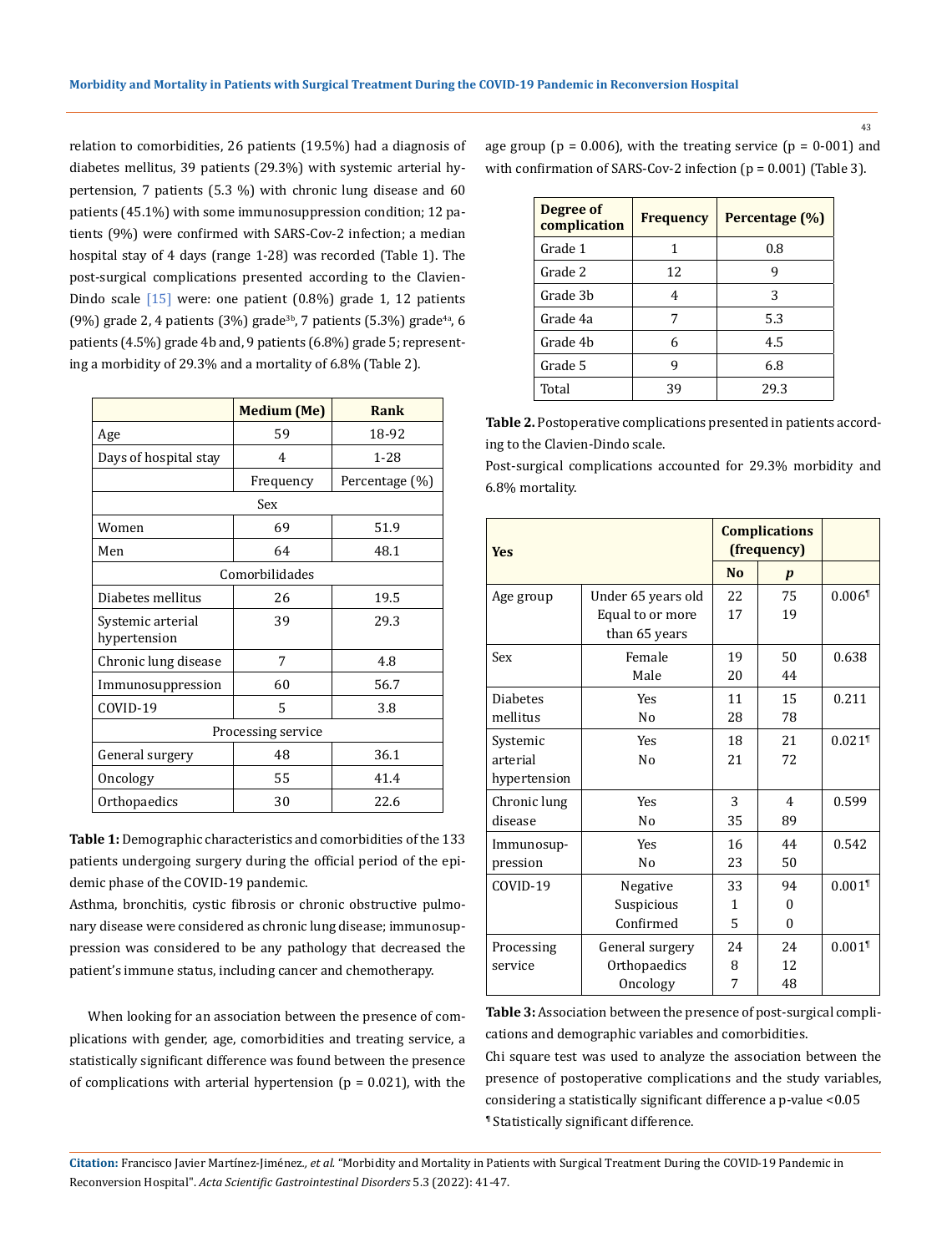#### **Discussion**

Various reports and medical associations have made recommendations for the development of surgery during this pandemic, positioning themselves in favor of the postponement of elective surgery and changes in the criteria for surgical decision  $[16-18]$ ; recommendations have been issued for health personnel primarily when they are at risk of contagion by drops, contact or aerosols, related to the use of personal protective equipment and consider all patients as suspects in the context of the pandemic, optimizing the need to confirm or rule out the presence of SARS-Cov-2 infection before the operation, either by polymerase chain reaction (PCR) test or by pulmonary tomography, as well as close perioperative surveillance in case of requiring any surgical procedure  $[2,7,19-$ 22]; in relation to minimally invasive surgery, emphasis has been placed on the aspiration of pneumoperitoneum and smoke generated by the use of energy devices [23-25]. In the hospital unit the general surgery and orthopedic services suspended elective surgery and only carried out urgent surgeries, the oncology service continued to work on a regular basis, without modifying its surgical criteria; no laparoscopic procedure was performed.

When entering a phase of hospital reconversion, priority was given to patients with respiratory symptoms, considering as suspects only those who met an operational definition referring to those people who presented at least two of the manifestations fever, cough, headache and, accompanied by at least one of the following symptoms: dyspnea, arthralgia, myalgia, odynophagia, rhinorrhea, conjunctivitis or chest pain, in the previous seven days  $[7,26]$ ; not considering those asymptomatic patients. In this context, patients undergoing surgery were not routinely tested for COVID-19, only those with clinical suspicion.

In several reports , greater morbidity and mortality have been observed in patients undergoing surgery during the COVID-19 pandemic, mentioning, in addition, the development of unexpected postoperative complications, both pulmonary and gastrointestinal [9,10,27]; in the studied population, the presence of complications in patients with confirmation of SARS-Cov-2 had a statistically significant difference, since all these patients presented some postoperative complication and 5 of them died (Table 4).

| <b>Sex</b> | Age | <b>Diagnosis</b>                                                    | <b>Procedure performed</b>                | <b>Post-surgical complication</b>                             | Days of hospital stay |
|------------|-----|---------------------------------------------------------------------|-------------------------------------------|---------------------------------------------------------------|-----------------------|
| Male       | 83  | Bleeding duodenal ulcer                                             | Pyloroplasty and ulcer<br>hemostasis      | Death                                                         | 15                    |
| Female     | 46  | Post-surgical biliary<br>stenosis                                   | Remodeling of bilio-<br>enteric diversion | Pneumonia                                                     | 15                    |
| Female     | 39  | Post-surgical intestinal<br>perforation (abdominal<br>hysterectomy) | Intestinal resection and<br>anastomosis   | Death                                                         | 28                    |
| Male       | 62  | Severe acute pancreatitis<br>and splenic thrombosis.                | Splenectomy                               | Death                                                         | 10                    |
| Female     | 70  | Cholecystoduodenal fistula<br>and peritonitis                       | Jordan-Vaughan Proce-<br>dure             | Death                                                         | 20                    |
| Female     | 36  | Bile duct injury                                                    | Bilio-digestive diversion                 | Pneumonia and reoperation for<br>deep surgical site infection | 7                     |
| Male       | 36  | Liver abscess                                                       | Abscess drainage                          | Pneumonia                                                     | 6                     |
| Female     | 83  | Intestinal occlusion                                                | Adherenciolisis                           | Death                                                         | 10                    |
| Male       | 64  | Fournier's gangrene                                                 | Surgical grooming, de-<br>bridement       | Death                                                         | 20                    |
| Male       | 30  | Traumatic brain injury                                              | Gastrostomy                               | Pneumonia and acute renal<br>failure                          | 7                     |
| Female     | 59  | Severe acute cholecystitis                                          | Subtotal fenestrating<br>cholecystectomy  | Acute renal failure                                           | 3                     |
| Female     | 22  | Liver abscess                                                       | Abscess drainage                          | Pneumonia and acute renal<br>failure                          | 8                     |

**Table 4:** Characteristics of patients confirmed with SARS-CoV-2 infection undergoing surgery.

**Citation:** Francisco Javier Martínez-Jiménez*., et al.* "Morbidity and Mortality in Patients with Surgical Treatment During the COVID-19 Pandemic in Reconversion Hospital". *Acta Scientific Gastrointestinal Disorders* 5.3 (2022): 41-47.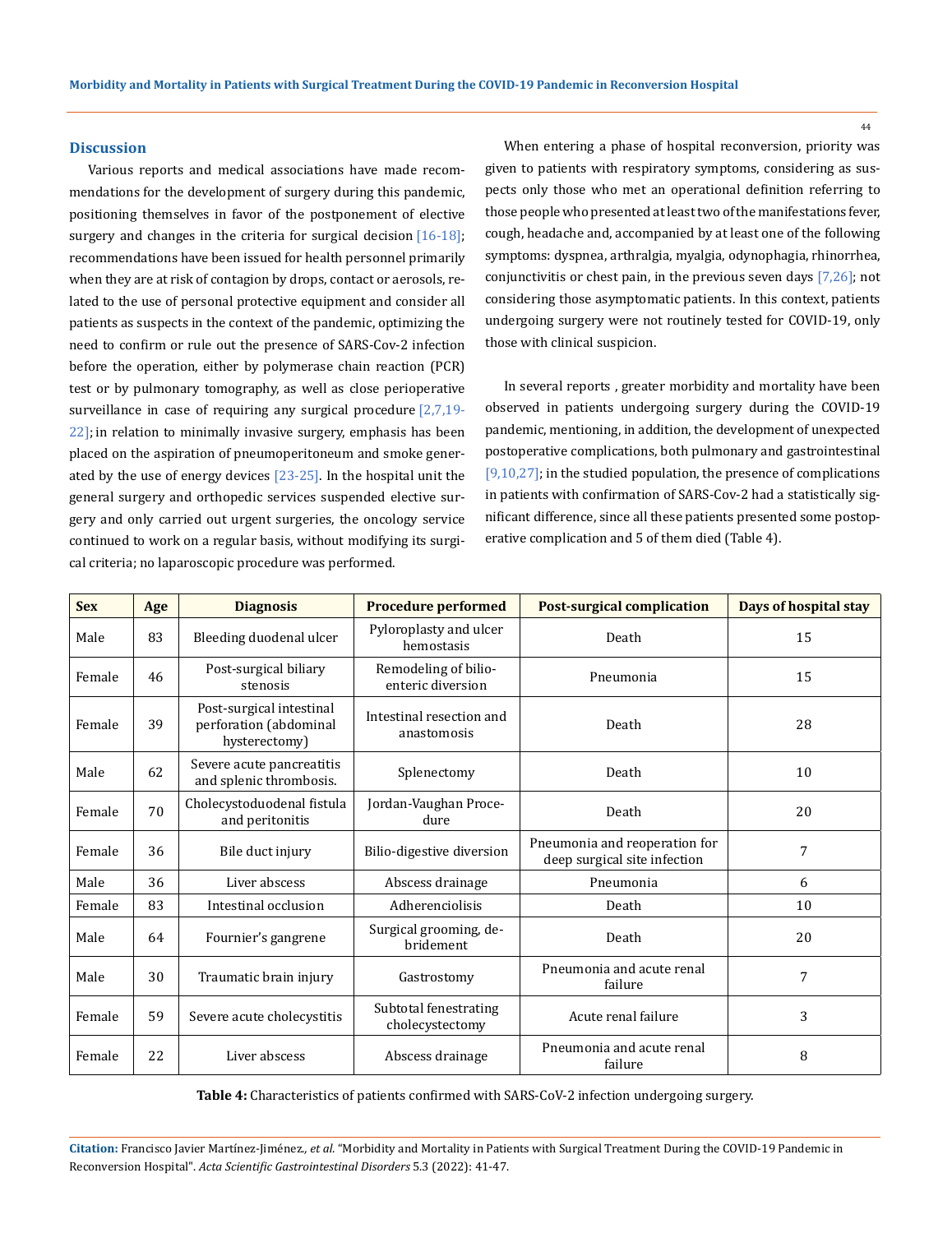During the development of this research, an international cohort study was published with a total of 1128 patients with the collaboration of 235 hospitals in 24 countries and they report a mortality of 23.8%, associated with the male sex, age group over 70 years and related to a diagnosis of malignancy [28]."In our series of patients a morbidity of 29.3% and a mortality of 6.8% was found and in the analysis of the information a statistically significant association was observed between the presence of complications with the presence of arterial hypertension and the age group (greater than 65 years); an association with the treating service was also observed, observing a greater morbidity in patients treated by general surgery, this we attribute to a greater state of severity and complexity of the procedure performed because the patients presented and referred to our unit in an advanced period of the disease, most of them with a picture of severe sepsis and were urgent procedures ; in addition, all patients confirmed with SARS-CoV-2 infection were treated for general surgery. No association was found with the presence of immunosuppression, malignant pathology or sex.

The results observed in the present study are related to those presented in other publications, although no greater than usual general morbidity was observed, if a mortality of 41% was observed in patients undergoing surgery with suspicion and confirmation of COVID-19, it should be noted that these patients underwent surgery with a severe septic state and with a prolonged hospital stay.

We consider that the main limitation of the study was not to perform tests for COVID-19 routinely in patients undergoing surgery, we currently know that there are patients who do not develop symptoms, but this situation should be considered for the protection of the personnel involved, we consider that such tests should be part of the preoperative protocol in the context of the pandemic, mainly in a reconversion hospital; the results of these tests could modify the management of patients in relation to the protection of staff and patients and even be associated with a change in morbidity.

### **Conclusions**

Although some aspects of the disease and its impact on surgical outcomes are still unknown, we consider that the presence of comorbidities, advanced age and confirmation of SARS-Cov-2 infection are factors that seem to be related to the appearance of postsurgical complications, so they should be taken into account. in the presence of epidemiological peaks and an increase in cases of SARS-Cov2 infection when opting for surgical management. Even in patients without respiratory symptoms, it is important to consider the use of protective equipment on health personnel involved in surgical care.

#### **Ethical Aspects**

#### **Ethical Responsibilities**

This research protocol complies with the ethical standards set out in the Nuremberg Code, the Declaration of Helsinki and its 2013 amendment, as well as the bioethical principles set out in the Belmont Report. It also complies with the rules established in the General Health Law Title Fifth and the Regulations of the General Law on Health Research considering a type I research, of low risk, also conforms to those established in nom-012-SSA3-2012, which establishes the criteria for the execution of research projects for health in human beings. The study was submitted for review by the Local Health Research Committee and the Research Ethics Committee of the hospital unit and approved with the institutional registration R-2020-1001-061.

#### **Protection of People and Animals**

The authors state that no experiments have been conducted on humans or animals for this research.

#### **Confidentiality of Data**

The authors declare that they have followed the protocols of their work center on the publication of patient data, maintaining strict confidentiality of the data obtained.

#### **Conflict of Interest**

This investigation does not have any situation of actual, potential or obvious conflict of interest, including any financial or other interest or other relationship with a third party, that may have a commercial interest attributed to obtaining access to any confidential information obtained in the matters or procedures of this investigation. The authors declare that they have no conflict of interest.

**Citation:** Francisco Javier Martínez-Jiménez*., et al.* "Morbidity and Mortality in Patients with Surgical Treatment During the COVID-19 Pandemic in Reconversion Hospital". *Acta Scientific Gastrointestinal Disorders* 5.3 (2022): 41-47.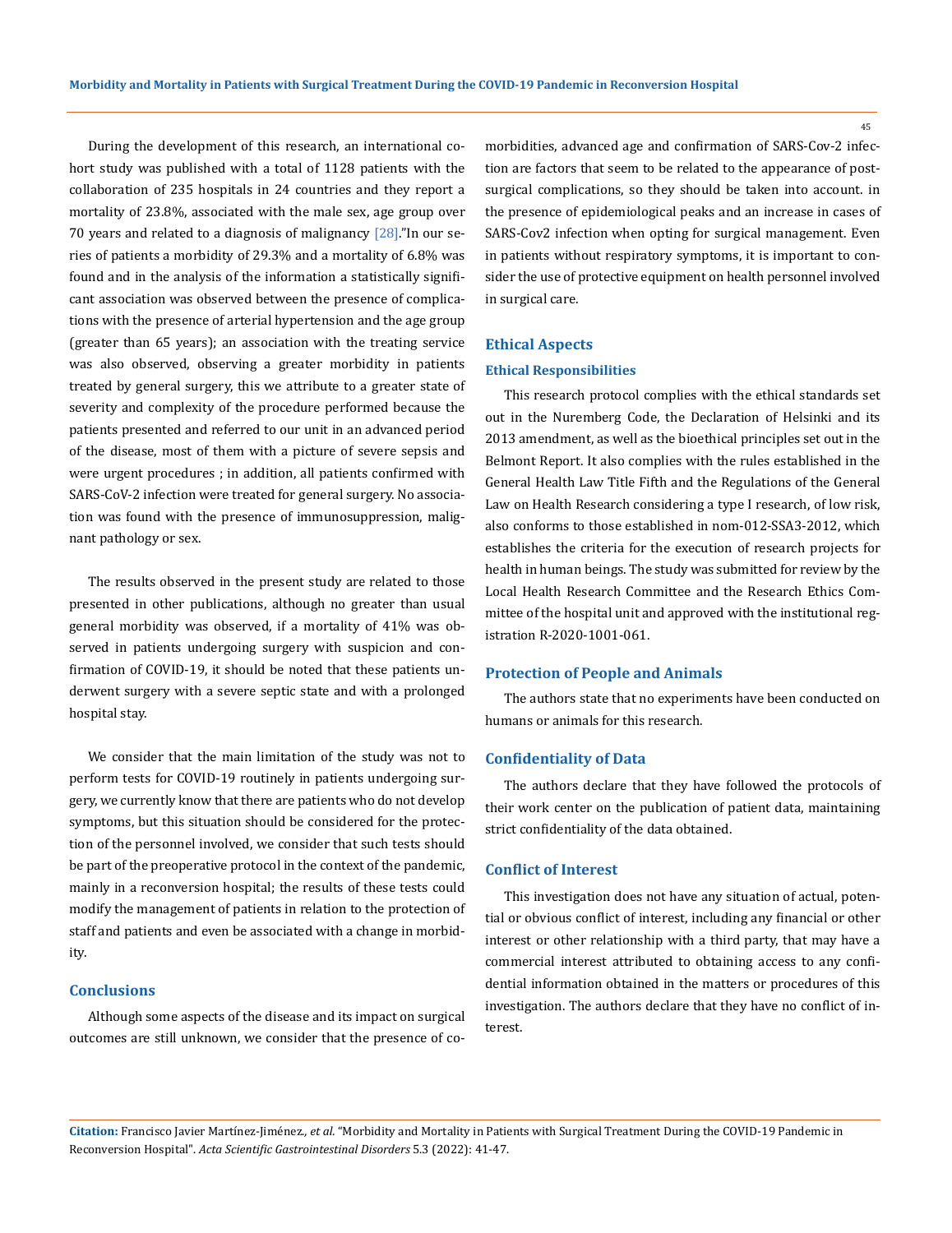## **Bibliography**

- 1. [WHO. "Coronavirus disease". World Heal Organ 2019 \(2020\):](https://www.who.int/emergencies/diseases/novel-coronavirus-2019)  [2633.](https://www.who.int/emergencies/diseases/novel-coronavirus-2019)
- 2. Al-Balas M., *et al*[. "Surgery during the COVID-19 pandemic: A](https://pubmed.ncbi.nlm.nih.gov/32334800/)  [comprehensive overview and perioperative care".](https://pubmed.ncbi.nlm.nih.gov/32334800/) *The Ameri[can Journal of Surgery](https://pubmed.ncbi.nlm.nih.gov/32334800/)* 219.6 (2020): 903-906.
- 3. Coccolini F., *et al*[. "Surgery in COVID-19 patients: operational](https://pubmed.ncbi.nlm.nih.gov/32264898/)  directives". *[World Journal of Emergency Surgery](https://pubmed.ncbi.nlm.nih.gov/32264898/)* 15.1 (2020): [25.](https://pubmed.ncbi.nlm.nih.gov/32264898/)
- 4. Fu SJ., *et al*[. "The Consequences of Delaying Elective Surgery:](https://pubmed.ncbi.nlm.nih.gov/32675504/)  [Surgical Perspective".](https://pubmed.ncbi.nlm.nih.gov/32675504/) *Annals of Surgery* 272.2 (2020): e79 [e80.](https://pubmed.ncbi.nlm.nih.gov/32675504/)
- 5. Diaz A., *et al*[. "Elective surgery in the time of COVID-19".](https://pubmed.ncbi.nlm.nih.gov/32312477/) *The [American Journal of Surgery](https://pubmed.ncbi.nlm.nih.gov/32312477/)* 219.6 (2020): 900-902.
- 6. Mexico G de. "Hospital Reconversion Guideline". The legacy of Mexico's health secretaries. Mexico (2020).
- 7. Mexico G de. "Guidelines for the care of patients with COV-ID-2019". Mexico (2020).
- 8. Ullrich S., *et al*[. "Navigating the COVID-19 Pandemic: Lessons](https://pubmed.ncbi.nlm.nih.gov/32520740/)  [from Global Surgery".](https://pubmed.ncbi.nlm.nih.gov/32520740/) *Annals of Surgery* 272.3 (2020): e216 [e218.](https://pubmed.ncbi.nlm.nih.gov/32520740/)
- 9. Aminian A., *et al*[. "COVID-19 Outbreak and Surgical Practice:](https://pubmed.ncbi.nlm.nih.gov/32221117/)  [Unexpected Fatality in Perioperative Period".](https://pubmed.ncbi.nlm.nih.gov/32221117/) *Annals of Surgery* [272.1 \(2020\): e27-e29.](https://pubmed.ncbi.nlm.nih.gov/32221117/)
- 10. Gao Y., *et al*[. "Emergency Surgery in Suspected COVID-19 Pa](https://pubmed.ncbi.nlm.nih.gov/32301807/)[tients with Acute Abdomen: Case Series and Perspectives".](https://pubmed.ncbi.nlm.nih.gov/32301807/) *Annals of Surgery* [72.1 \(2020\): e38-e39.](https://pubmed.ncbi.nlm.nih.gov/32301807/)
- 11. Federico Coccolini MD., *et al*[. "SARS-CoV-2 is present in peri](https://pubmed.ncbi.nlm.nih.gov/33759843/)[toneal fluid in COVID-19 patients".](https://pubmed.ncbi.nlm.nih.gov/33759843/) *Annals of Surgery* 272.3 [\(2020\): e240-e242.](https://pubmed.ncbi.nlm.nih.gov/33759843/)
- 12. Safari S., *et al*[. "Abdominal Surgery in Patients with COVID-19:](https://pubmed.ncbi.nlm.nih.gov/32568751/)  [Detection of SARS-CoV-2 in Abdominal and Adipose Tissues".](https://pubmed.ncbi.nlm.nih.gov/32568751/)  *Annals of Surgery* [272.3 \(2020\): e253-e256.](https://pubmed.ncbi.nlm.nih.gov/32568751/)
- 13. [Clavien PA and Strasberg SM. "Severity grading of surgical](https://pubmed.ncbi.nlm.nih.gov/19638901/)  complications". *Annals of Surgery* [250.2 \(2009\): 197-198.](https://pubmed.ncbi.nlm.nih.gov/19638901/)
- 14. Clavien PA., *et al*[. "The Clavien-Dindo classification of surgical](https://pubmed.ncbi.nlm.nih.gov/19638912/)  [complications: five-year experience".](https://pubmed.ncbi.nlm.nih.gov/19638912/) *Annals of Surgery* 250.2 [\(2009\): 187-196.](https://pubmed.ncbi.nlm.nih.gov/19638912/)
- 15. Strasberg SM., *et al*[. "The accordion severity grading system of](https://pubmed.ncbi.nlm.nih.gov/19638919/)  [surgical complications".](https://pubmed.ncbi.nlm.nih.gov/19638919/) *Annals of Surgery* 250.2 (2009): 177- [186.](https://pubmed.ncbi.nlm.nih.gov/19638919/)
- 16. [American College of Surgeons. "COVID 19 : Elective Case Tri](https://www.facs.org/covid-19/clinical-guidance/elective-case)age Guidelines for Surgical Care". *[American College of Surgeons](https://www.facs.org/covid-19/clinical-guidance/elective-case)*  [24 \(2020\): 2020.](https://www.facs.org/covid-19/clinical-guidance/elective-case)
- 17. Balibrea JM., *et al*[. "Surgical management of patients with CO-](https://pubmed.ncbi.nlm.nih.gov/32252979/)[VID-19 infection. Recommendations of the Spanish Associa](https://pubmed.ncbi.nlm.nih.gov/32252979/)tion of Surgeons". *Spanish Surgery* [98.5 \(2020\): 251-259.](https://pubmed.ncbi.nlm.nih.gov/32252979/)
- 18. Chia., *et al*[. "Being a Surgeon in the Pandemic Era".](https://pubmed.ncbi.nlm.nih.gov/32317219/) *Journal of [the American College of Surgeons](https://pubmed.ncbi.nlm.nih.gov/32317219/)* 230.6 (2020): 1077-1079.
- 19. [American College of Surgeons. "COVID 19: Considerations for](https://www.facs.org/covid-19/clinical-guidance/surgeon-protection)  [Optimum Surgeon Protection Before, During, and After Opera](https://www.facs.org/covid-19/clinical-guidance/surgeon-protection)[tion" \(2020\): 3-5.](https://www.facs.org/covid-19/clinical-guidance/surgeon-protection)
- 20. Ai T., *et al*[. "Correlation of Chest CT and RT-PCR Testing in](https://www.researchgate.net/publication/339516019_Correlation_of_Chest_CT_and_RT-PCR_Testing_for_Coronavirus_Disease_2019_COVID-19_in_China_A_Report_of_1014_Cases)  [Coronavirus Disease 2019 \(COVID-19\) in China: A Report of](https://www.researchgate.net/publication/339516019_Correlation_of_Chest_CT_and_RT-PCR_Testing_for_Coronavirus_Disease_2019_COVID-19_in_China_A_Report_of_1014_Cases)  1014 Cases". *Radiology* [\(2020\): 200642.](https://www.researchgate.net/publication/339516019_Correlation_of_Chest_CT_and_RT-PCR_Testing_for_Coronavirus_Disease_2019_COVID-19_in_China_A_Report_of_1014_Cases)
- 21. Ahmed S., *et al*[. "Surgical Response to COVID-19 Pandemic: A](https://pubmed.ncbi.nlm.nih.gov/32278729/)  Singapore Perspective". *[Journal of the American College of Sur](https://pubmed.ncbi.nlm.nih.gov/32278729/)geons* [230.6 \(2020\): 1074-1077.](https://pubmed.ncbi.nlm.nih.gov/32278729/)
- 22. Lu AC., *et al*[. "COVID-19 Preoperative Assessment and Test](https://pubmed.ncbi.nlm.nih.gov/32541233/)[ing: From Surge to Recovery".](https://pubmed.ncbi.nlm.nih.gov/32541233/) *Annals of Surgery* 272.3 (2020): [e230-e235.](https://pubmed.ncbi.nlm.nih.gov/32541233/)
- 23. [SAGES. "Resources for Smoke & Gas Evacuation During Open,](https://www.sages.org/resources-smoke-gas-evacuation-during-open-laparoscopic-endoscopic-procedures/)  [Laparoscopic, and Endoscopic Procedures - SAGES".](https://www.sages.org/resources-smoke-gas-evacuation-during-open-laparoscopic-endoscopic-procedures/) *SAGES [Webmaster](https://www.sages.org/resources-smoke-gas-evacuation-during-open-laparoscopic-endoscopic-procedures/)* 2 (2020): 1-7.
- 24. Zakka K., *et al*[. "Electrocautery, Diathermy, and Surgical En](https://pubmed.ncbi.nlm.nih.gov/32541232/)[ergy Devices: Are Surgical Teams at Risk During the COVID-19](https://pubmed.ncbi.nlm.nih.gov/32541232/)  Pandemic?" *Annals of Surgery* [272.3 \(2020\): e257-e262.](https://pubmed.ncbi.nlm.nih.gov/32541232/)
- 25. Mintz Y., *et al*[. "A Low-cost, Safe, and Effective Method for](https://pubmed.ncbi.nlm.nih.gov/32301809/)  [Smoke Evacuation in Laparoscopic Surgery for Suspected](https://pubmed.ncbi.nlm.nih.gov/32301809/)  [Coronavirus Patients".](https://pubmed.ncbi.nlm.nih.gov/32301809/) *Annals of Surgery* 272.1 (2020): e7-e8.
- 26. Mexico G de. "Standardized guideline for epidemiological and laboratory surveillance of COVID-19". The legacy of Mexico's health secretaries. Mexico (2020).
- 27. Haytham MA Kaafarani., *et al*[. "Gastrointestinal Complications](https://pubmed.ncbi.nlm.nih.gov/32970139/)  [in Critically Ill Patients with COVID-19".](https://pubmed.ncbi.nlm.nih.gov/32970139/) *Annals of Surgery*  [324.18 \(2020\): 1899-1901.](https://pubmed.ncbi.nlm.nih.gov/32970139/)

**Citation:** Francisco Javier Martínez-Jiménez*., et al.* "Morbidity and Mortality in Patients with Surgical Treatment During the COVID-19 Pandemic in Reconversion Hospital". *Acta Scientific Gastrointestinal Disorders* 5.3 (2022): 41-47.